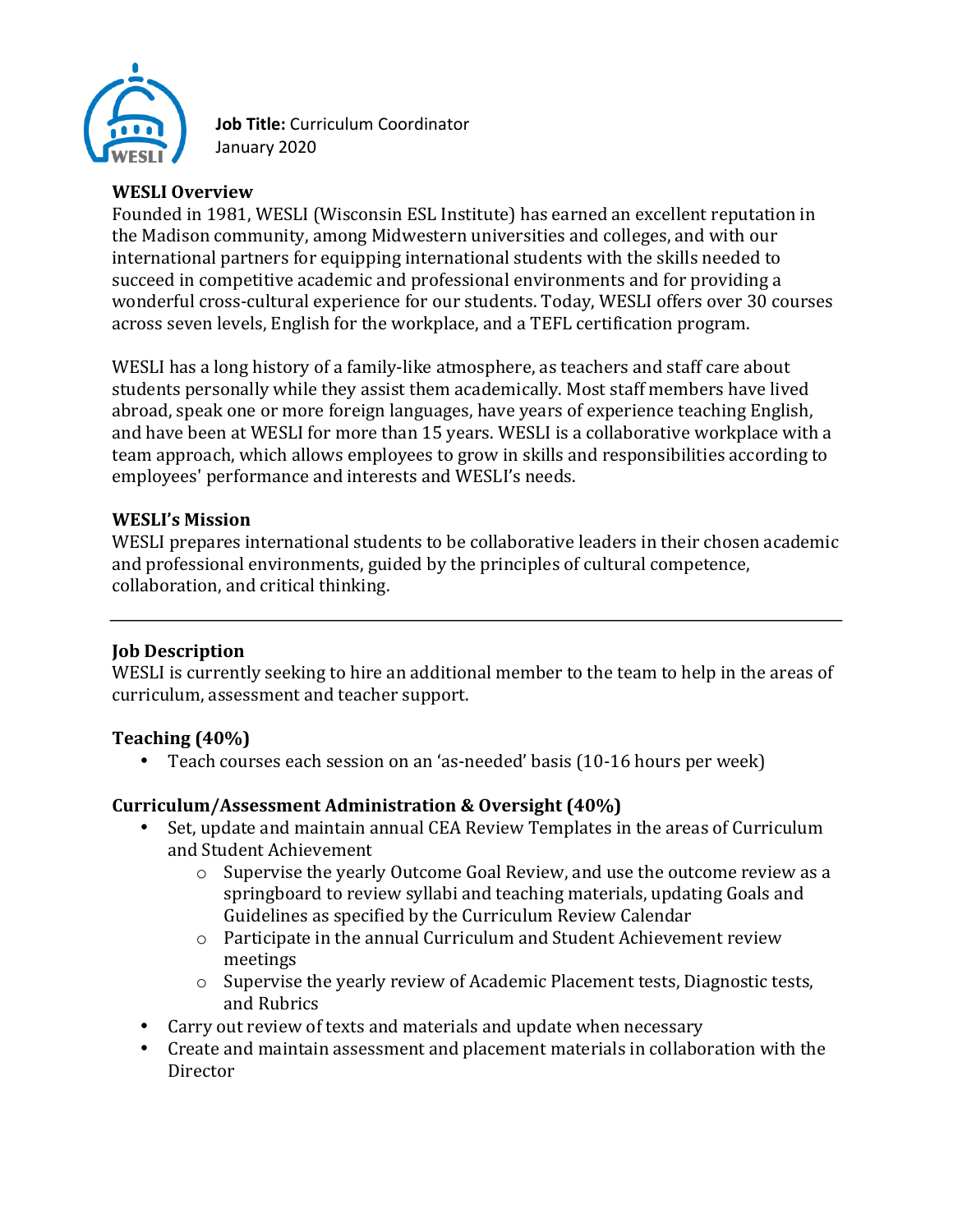### **New Teacher Oversight and Evaluation (10%)**

- Assist with hiring, supervising, supporting and evaluating new instructors
- Ensure that newly hired instructional staff members are provided with orientation regarding their class assignments and work environment
- Manage the new teacher Mentor Program

## Teacher Support & Professional Development (10%)

- Maintain Curriculum & Materials folders on the Teacher Resources server
- Support all teachers on a day-to-day basis for general curriculum-related needs and communicate with director when necessary
- Communicate with teachers on a regular basis to share wider curriculum updates
- Provide general support for teachers based on current knowledge and trends learned through conference/seminar attendance/journal review
- Coordinate tasks for and supervise of collaboration teams
- Plan professional development (skill and level) meetings each session and as needed based on topics related to methods and techniques and plan twice-yearly inservice meetings
- Maintain the resource library: supplementary materials for the texts used in classes (CDs, teacher's guides, answer keys) & teacher resources
- Other curriculum and assessment related tasks may be assigned if necessary

# **Position Details & Compensation**

This is a full-time position, Monday through Friday. Working hours are roughly 8am to 5pm with an hour for lunch. In addition to public holidays, there are 12 vacation days, plus two mental health days for the first year of employment.

Salary for the Curriculum Coordinator position is \$36,000 - \$42,000 + benefits based on qualifications and experience.

# **Qualifications**

- Master's degree in TESOL or related field
- Minimum 5 years teaching, with strong preference to those with adult ESL and EFL experience
- Familiarity with CEA or ACCET accreditation process
- Strong interpersonal and communications skills
- Ability to work in a fast-paced environment
- Outgoing and comfortable working with diverse populations of international students, staff and partners
- Ability to manage and prioritize multiple tasks and responsibilities
- Excellent organization skills and the ability to meet deadlines
- Ability to work independently with minimal supervision as well as the ability to work collaboratively with a team of WESLI employees